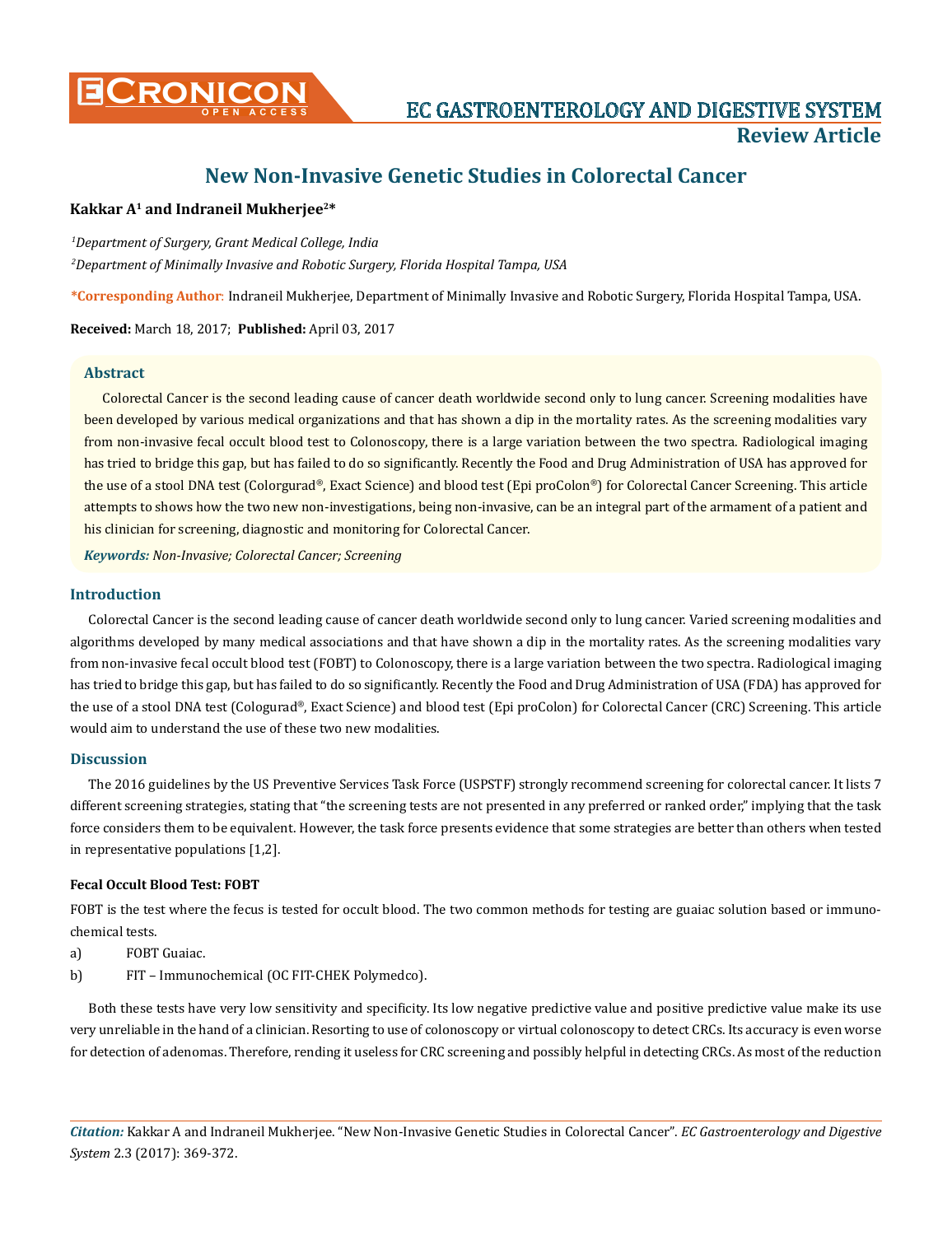in mortality of the CRC has been mostly been attributed to cancer prevention when compared to treatment. Stool-based tests are generally considered not as good as direct visualization tests, like colonoscopy and flexible sigmoidoscopy, as many cancers or polyps can be missed. They can also yield false-positive results, which may lead to unnecessary colonoscopy [3]. In spite of being a non-invasive, annual screening procedure, there is low adherence to the FOBT [4].

#### **Colonoscopy**

It is the gold standard in CRC diagnosis testing [5]. Providing a more thorough view of the inside of the digestive tract, this screening test must be repeated after an interval of 10 years, if all appears to be normal. The direct visualization facilitates screening and diagnostic follow up of positive findings during the same examination [3,6]. Colonoscopy is a highly sensitive and specific screening method. Data suggests that the sensitivity for colonoscopy to detect adenomas ≥ 10mm, ranges from 89% to 98%, and for adenomas ≥ 6 mm, ranges from75% to 93% [6]. Another European study, aiming to demonstrate the sensitivity and Negative Predictive Value of T1 cancer detection, showed that Colonoscopy has low values of 60% and 75% respectively [7].

However, major factors contributing to the lower adherence rates of this screening procedure are:

- Long bowel preparation and examination time: leading to dehydration or electrolyte balances.
- Sedation: resulting in cardiovascular events.

Invasiveness of the procedure: that can result in infection, colonic perforations and bleeding [6].

### **CT of Virtual Colonoscopy**

The American Cancer Society officially recommended this modality for screening test in 2008 [1]. It has good sensitivity even for flat lesions with combing various CT techniques [8]. It also has as high as 90% positive predictive value for polyps 6 mm [9]. In a British screening showed higher accuracy with better detection rates and PPV at busy centres with experienced radiologists and using 3D interpretation [10]. Therefore, even though this is non-invasive test, its accuracy is not up to the mark in screening when it's done at a population level.

#### **Cologurad**

The FDA has approved it for screening for CRCs in average risk patients above the age of 50, with a Negative Predictive Value of 99%. Colorectal cancer arises from accumulated genetic and epigenetic alterations, which provide a basis for the analysis of stool to identify tumor specific changes [11]. This test involves a molecular assay to detect DNA mutations involved in biomarkers of CRCs i.e. KRAS mutation, NDRG4 and BMP3 methylation. It also detects occult fecal hemoglobin by immunochemistry like the FIT method. B-actin is also detected and measured. It is used as an internal control to measure the amount of DNA in the fecus [11]. It should be performed at an interval of 1 - 3 years, depending upon the individual cases, taking their prior history and examination findings into account [6]. Published in the New England Journal of Medicine, the study by Imperiale., *et al*. [11] assesses the test characteristics of the only FIT-DNA test available in the United States (Cologuard; Exact Sciences). Its sensitivity and specificity to detect colorectal cancer was 92% and 84%, respectively. Its sensitivity to detect advanced precancerous lesions (advanced adenomas and sessile serrated polyps measuring ≥ 1 cm) was 42%, and its specificity to detect "all none advanced findings" (including non-neoplastic findings and negative colonoscopy findings) was 87%, thereby being exceeding the performance of the FIT overall. The multitarget stool DNA testing, thus, has been shown to have higher single-application sensitivity than a commercial FIT, for both colorectal cancer and advanced precancerous lesions, although with lower specificity [11].

#### **Epi proColon**

Approved by the FDA in April 2016, the assay (Epi proColon) relies on qualitative detection of the methylated septin9 gene (SEPT9) [4]. A Case-control study by Warren., *et al.* [12] reported an estimated sensitivity of 90% at 88% specificity for cancer detection, in 50 untreated CRC patients, while in a clinical trial, the assays were reported to have sensitivity and specificity of 68%and 79%, respectively. Comparing to FIT, another clinical trial showed that SEPT9 testing significantly improved sensitivity (68% vs. 73%) but markedly de-

*Citation:* Kakkar A and Indraneil Mukherjee. "New Non-Invasive Genetic Studies in Colorectal Cancer". *EC Gastroenterology and Digestive System* 2.3 (2017): 369-372.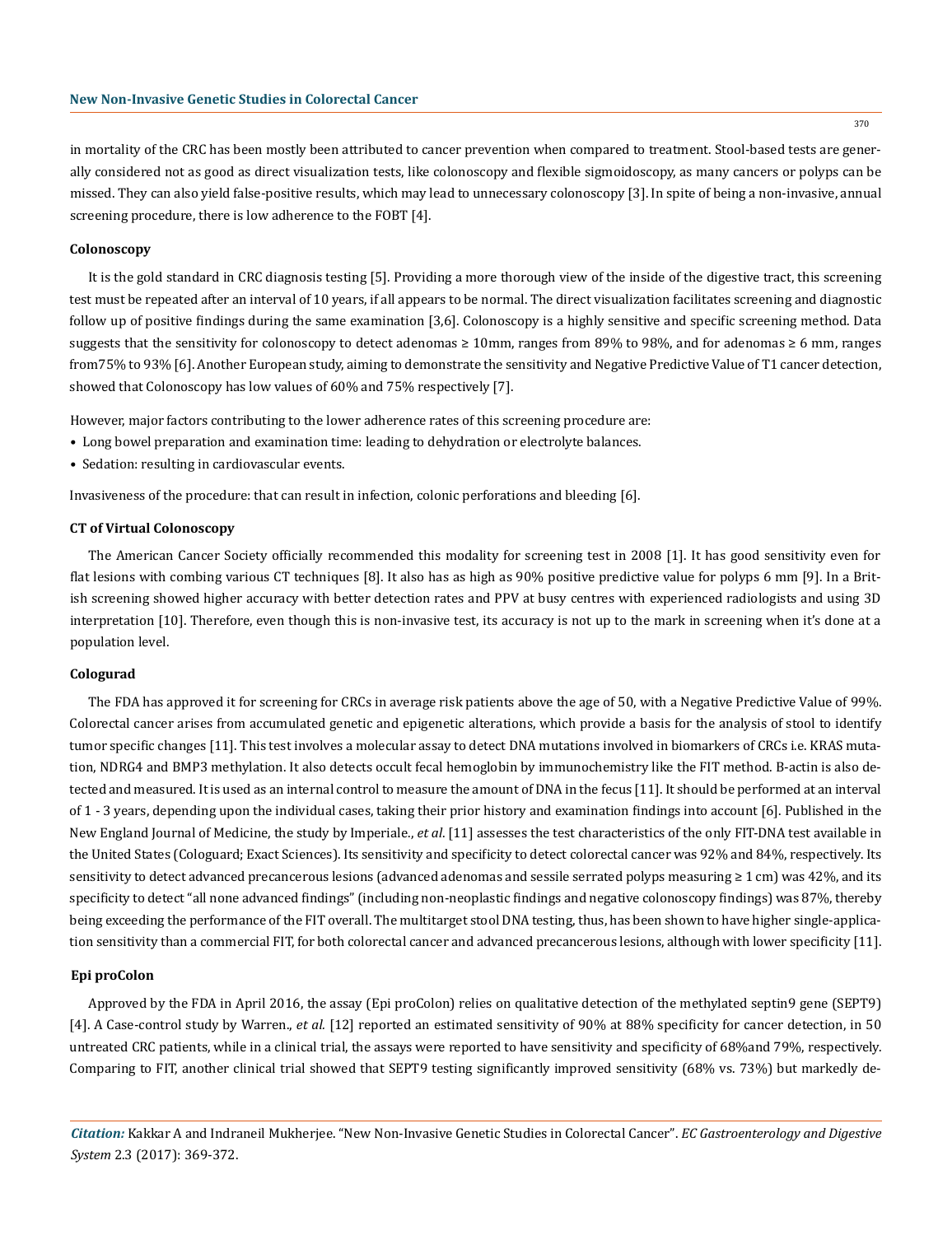371

creased specificity (97% vs. 81%). However, the USPSTF guidelines have mentioned SEPT9 to have a low sensitivity of 48% [4,6,12]. Another study comparing Plasma SEPT9 with FIT, found that at a sensitivity of 72%, the Epi proColon test is non- inferior to FIT for CRC detection, although at a lower specificity. With negative predictive values (NPV) of 99.8%, both methods were identical in confirming the absence of CRC [13]. Evidence suggests that some patients who are reluctant to undergo screening would be receptive to a blood test. As shown by one survey, 97% who refused colonoscopy accepted a non-invasive screening test, and 83% of those preferred a blood test. Despite increasing the compliance, the ambiguity regarding the actual clinical application of this newly approved test, suggests the need for more evidence supporting the use of SEPT9 as a screening procedure, and the continuation of efforts to detect new tumor biomarkers, that will overcome the barriers of the present screening techniques. Although the sensitivity, specificity and adherence rates are important factors to consider while adopting a screening method into practice, one major factor that doesn't have enough supporting data, is the impact of all the above screening rates on the mortality and morbidity data. However, there is evidence from RCTs demonstrating that an annual or biennial screening with gFOBT as well as 1-time and every 3 to 5-year flexible sigmoidoscopy reduces colorectal cancer deaths [14]. There is a need for trials showing long-term findings of direct comparisons of the various screening methods.

#### **Conclusion**

Colorectal cancer is the most frequently diagnosed among adults aged 65 to 74 years; the median age at death from colorectal cancer is 68 years. Currently, the USPSTF suggests to offer or provide screening, starting at age 50 years and continuing until age 75 years, while that for 76 to 85 years, should be for selected patients, depending on individual circumstances (Recommendation). In view of the National Cancer Institute's Surveillance, Epidemiology, and End Results (SEER) Program data, the incidence of colorectal cancer may be increasing among adults younger than 50 years. With the availability of non-invasive screening options, like Cologurad and Epi proColon, the screening is likely to be implemented in adults aged 45 – 75 years, thereby ensuring that the increase in screening rates materializes into detection of the cancer at an early and curable stage. This article, thus, shows how the two new tests, being non-invasive, can be an integral part of the armament of a patient and his clinician for screening, diagnostic and monitoring for Colorectal Cancer.

# **Bibliography**

- 1. Levin B., *et al*[. "Screening and Surveillance for the Early Detection of Colorectal Cancer and Adenomatous Polyps, 2008: A Joint Guide](https://www.ncbi.nlm.nih.gov/pubmed/18322143)[line from the American Cancer Society, the US Multi-Society Task Force on Colorectal Cancer, and the American College of Radiology".](https://www.ncbi.nlm.nih.gov/pubmed/18322143) *[CA: A Cancer Journal for Clinicians](https://www.ncbi.nlm.nih.gov/pubmed/18322143)* 58.3 (2008): 130-160.
- 2. [Ransohoff DF ans Sox HC. "Clinical practice guidelines for colorectal cancer screening: New recommendations and new challenges".](http://jamanetwork.com/journals/jama/fullarticle/2529488) *[Journal of the American Medical Association](http://jamanetwork.com/journals/jama/fullarticle/2529488)* 315.23 (2016): 2529-2531.
- 3. Wardlaw J and Dennis M. "Screening Tests for Colorectal Cancer". *Journal of the American Medical Association* 314.22 (2015): 2327- 2328.
- 4. [Parikh RB and Prasad V. "Blood-based screening for colon cancer: A disruptive innovation or simply a disruption?"](http://jamanetwork.com/journals/jama/fullarticle/2529494) *Journal of the [American Medical Association](http://jamanetwork.com/journals/jama/fullarticle/2529494)* 315.23 (2016): 2519-2520.
- 5. Tóth K., *et al*[. "Detection of Methylated SEPT9 in Plasma Is a Reliable Screening Method for Both Left- and Right-Sided Colon Cancers".](https://www.ncbi.nlm.nih.gov/pubmed/23049919) *PLoS One* [7.9 \(2012\): e46000.](https://www.ncbi.nlm.nih.gov/pubmed/23049919)
- 6. Bibbins-Domingo K., *et al*. "Screening for Colorectal Cancer". *[Journal of the American Medical Association](http://jamanetwork.com/journals/jama/fullarticle/2529486)* 315.23 (2016): 2564-2575.
- 7. Van Der Vlugt M., *et al*[. "Optical diagnosis of malignant colorectal polyps: is it feasible?"](https://www.ncbi.nlm.nih.gov/pmc/articles/PMC4993871/) *Endoscopy International Open* 4.7 (2016): [778-783.](https://www.ncbi.nlm.nih.gov/pmc/articles/PMC4993871/)